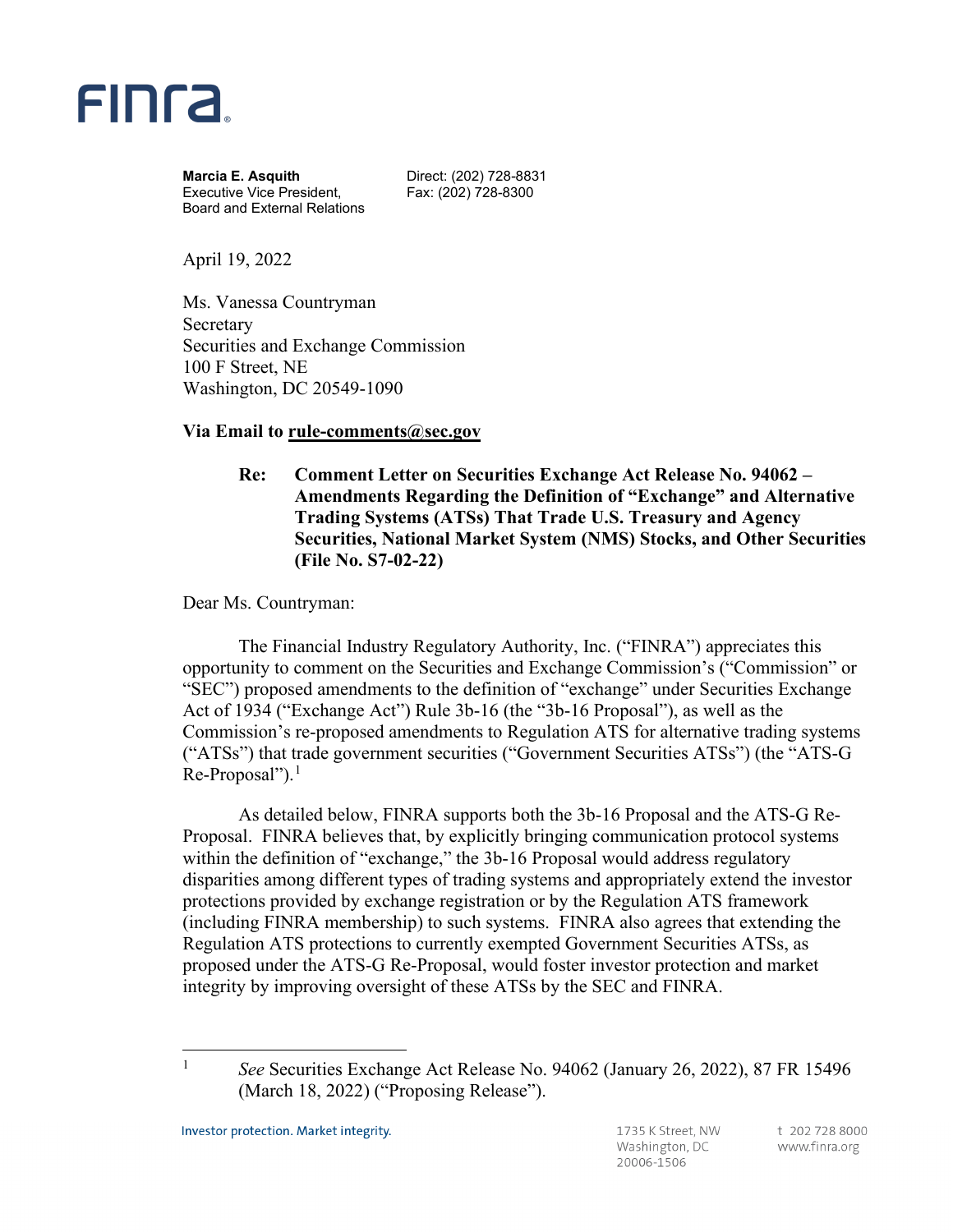## **I. Support for the 3b-16 Proposal**

The 3b-16 Proposal would amend Exchange Act Rule 3b-16 to, among other things, include within the definition of an "exchange" under the Exchange Act systems that utilize non-firm trading interest and structured communication protocols, including request-for-quote ("RFQ") systems.<sup>[2](#page-1-0)</sup> The proposed definitional change would significantly expand the scope of persons that would be required to either register as a national securities exchange or comply with the requirements of Regulation ATS (or an exemption therefrom under Rule [3](#page-1-1)01(a) of Regulation ATS<sup>3</sup>

As explained in the Proposing Release, the 3b-16 Proposal is, in part, intended to address issues raised by the Commission's 2020 concept release on the electronic corporate bond and municipal securities markets (the "Concept Release")<sup>[4](#page-1-2)</sup> and takes into consideration the comment letters submitted in response thereto.<sup>[5](#page-1-3)</sup> FINRA submitted a

<span id="page-1-1"></span><sup>3</sup> *See* Exchange Act Rule 3a1-1. The ATS-G Re-Proposal would separately eliminate the existing exemption from the requirements of Regulation ATS for Government Securities ATSs under Rule 301(a)(4)(ii)(A) through (C) of Regulation ATS. *See* Proposing Release, *supra* note [1,](#page-0-1) at 15518 n.262. Thus, the combined effect of the 3b-16 Proposal and the ATS-G Re-Proposal is that systems trading government securities that do not currently fall within the definition of an "exchange" under Rule 3b-16—for example, RFQ systems for government securities—would now fall within the scope of "exchange" and, if seeking to avail themselves of the Regulation ATS exception under Rule 3a1-1, such systems would be required to comply with Regulation ATS, along with Government Securities ATSs relying on the existing exemption under Rule  $301(a)(4)$ .

<span id="page-1-0"></span><sup>2</sup> *See id.* at 15504. The Proposing Release provides a non-exhaustive discussion of the types of systems that may be considered communication protocol systems under the 3b-16 Proposal, including, in addition to RFQ systems, systems that electronically display continuous firm or non-firm trading interest (or "stream axes"), conditional order systems, and negotiation systems. *See id.* at 15500-01. Conversely, the SEC provided examples of systems that would not fall within the Rule 3b-16 criteria, including bulletin boards that passively display trading interest but do not provide means for buyers and sellers to contact each other and agree to the terms of the trade, as well as systems such as utilities or electronic web chat providers that display trading interest and provide only general connectivity among participants, without providing a trading facility to match orders or protocols for participants to communicate and interact. *See id.* at 15507-08.

<span id="page-1-2"></span><sup>4</sup> *See* Securities Exchange Act Release No. 90019 (September 28, 2020), 85 FR 87106 (December 31, 2020).

<span id="page-1-3"></span><sup>5</sup> *See* Proposing Release, *supra* note [1,](#page-0-1) at 15498.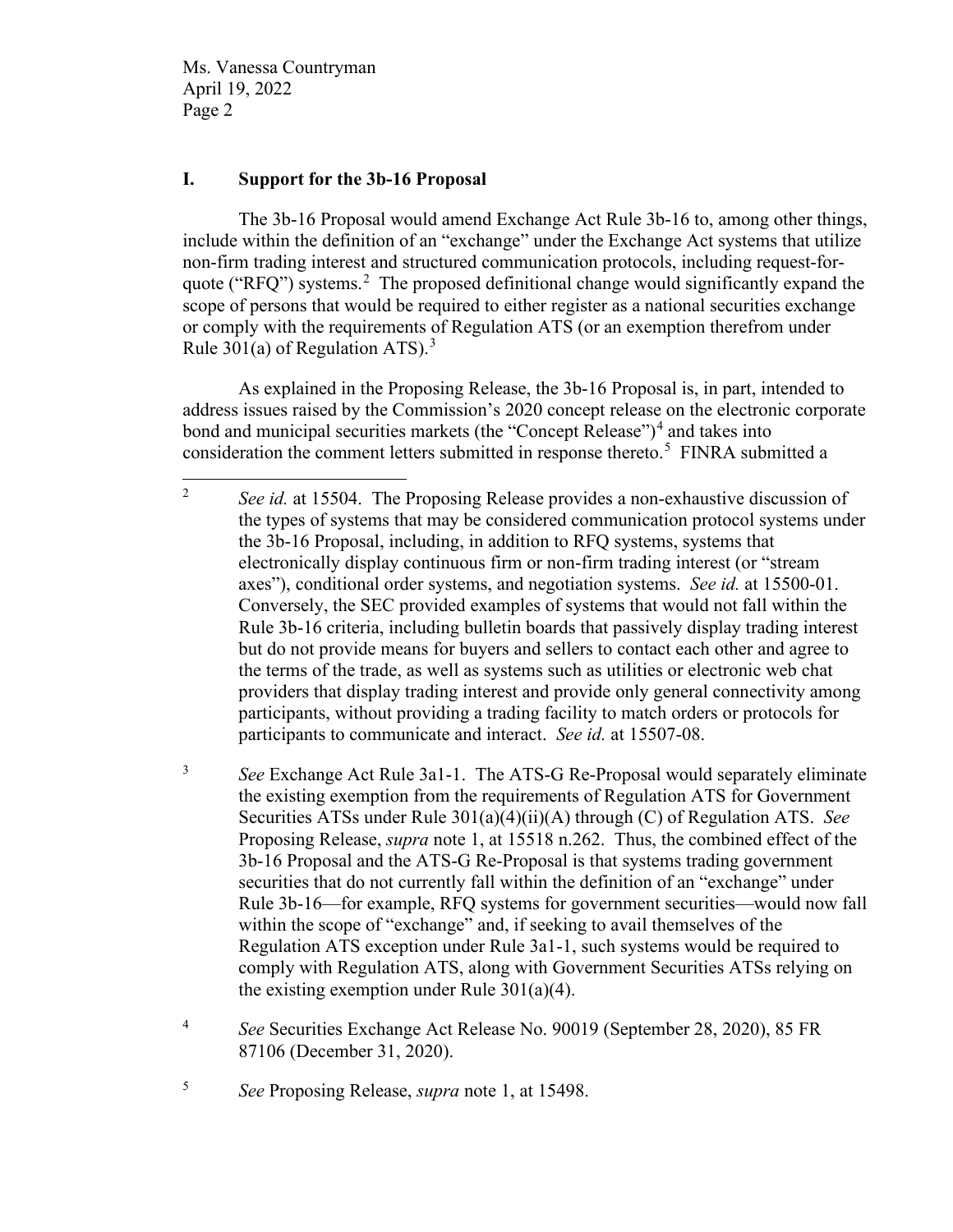<span id="page-2-4"></span>comment letter in response to the Concept Release,<sup>[6](#page-2-0)</sup> in which FINRA noted its agreement with the recommendations of the SEC's Fixed Income Market Structure Advisory Committee ("FIMSAC") that regulators should takes steps to harmonize the regulatory framework for all fixed income electronic trading platforms.<sup>[7](#page-2-1)</sup> In particular, FINRA noted the FIMSAC's concern that there is currently different regulatory treatment among electronic corporate and municipal bond trading platforms because some are regulated as ATSs while others are regulated as non-ATS broker-dealers, and others are not regulated at all. $8$  FINRA therefore recommended that the Commission update trading platform classifications in line with the FIMSAC's recommendations, and made several specific recommendations for the SEC's consideration related to the treatment of RFQ activity as well as bulletin boards or electronic communication systems.<sup>[9](#page-2-3)</sup>

FINRA strongly supports the 3b-16 Proposal and believes that it generally addresses FINRA's key concerns regarding the inconsistent treatment of different types of fixed income trading platforms. By expanding the scope of the "exchange" definition to specifically encompass communication protocol systems utilizing non-firm trading interest and communication protocols to bring together buyers and sellers of securities, the 3b-16 Proposal would bring into the registered national securities exchange or Regulation ATS regulatory framework fixed income trading platforms that are not currently regulated as such. Such platforms would be required either to register as a national securities exchange or, as an ATS, would become subject to important investor protection provisions under Regulation ATS, such as fair access and capacity, integrity, and security requirements; requirements to establish written safeguards and written procedures to protect subscribers' confidential trading information; and, depending on the types of securities traded on the

<span id="page-2-1"></span><sup>7</sup> *See id.* at 6.

<span id="page-2-2"></span><sup>8</sup> *See id.* FINRA noted the FIMSAC's observations that RFQ platforms represent a large and growing fraction of electronic corporate and municipal bond trading but generally are regulated only as broker-dealers, not ATSs, and that at least one fixed income trading platform with significant volume in municipal and corporate bond trading does not fall under any regulatory oversight in the United States.

<span id="page-2-3"></span><sup>9</sup> *See id.* at 7-10. First, FINRA recommended that the SEC could consider clarifying the classification of RFQ activity for purposes of Regulation ATS. Second, the SEC could consider clarifying whether an ATS may voluntarily include non-ATS activity within the ATS (especially if RFQ activity does not qualify as "exchange" activity). Finally, the SEC could consider clarifying the circumstances in which bulletin boards or electronic communication systems operate in a manner that warrants regulation as a non-ATS broker-dealer or as an ATS.

<span id="page-2-0"></span><sup>6</sup> *See* Letter from Marcia E. Asquith, Executive Vice President and Corporate Secretary, FINRA, to Vanessa Countryman, Secretary, SEC, dated March 1, 2021 ("2021 FINRA Comment Letter").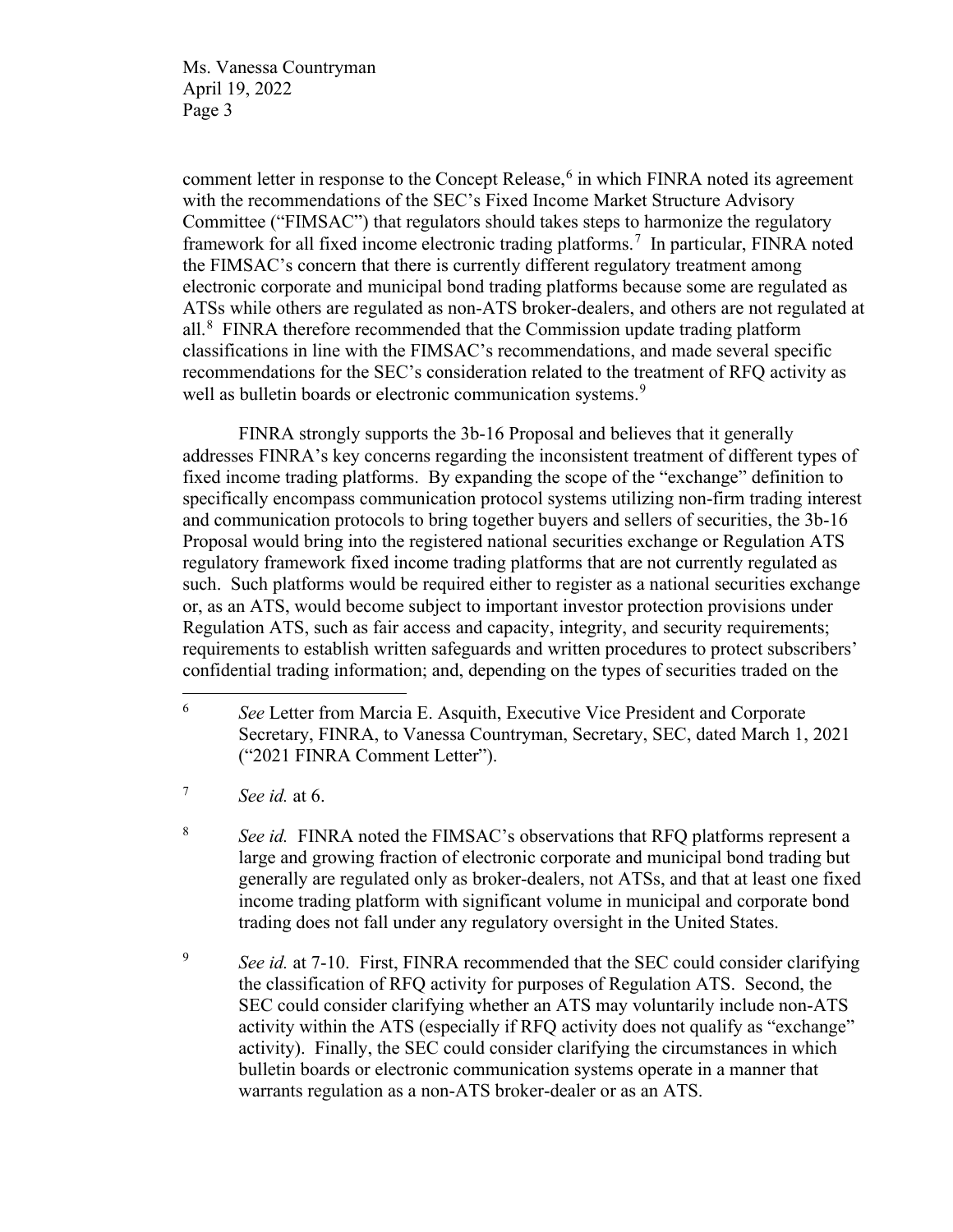platform, the operational transparency requirements of Form ATS-N (applicable to ATSs trading NMS stocks and, under the ATS-G Re-Proposal, government securities).<sup>10</sup> Moreover, as noted by the Commission, communication protocol systems would be required under Regulation ATS to register as broker-dealers and become FINRA members, thereby becoming subject to FINRA's oversight, investor protection rules, examination and market surveillance programs, and trade reporting rules.<sup>[11](#page-3-1)</sup>

As discussed above, FINRA believes that harmonizing the inconsistent regulatory treatment of different types of fixed income trading platforms is an important objective that would be addressed by the 3b-16 Proposal given the prevalence of platforms using nonfirm trading interest and communication protocols in the fixed income market. Moreover, FINRA agrees with the Commission that the same principles apply to trading in any type of security, regardless of the specific characteristics of the security or how thinly traded or novel the security may be.<sup>[12](#page-3-2)</sup> FINRA believes that, where a system provides services that meet the definition of an "exchange," trading occurring on or through such system should benefit from the protections afforded by exchange registration or by Regulation ATS with FINRA oversight. $13$ 

<span id="page-3-0"></span><sup>10</sup> *See* Proposing Release, *supra* note [1,](#page-0-1) at 15502.

<span id="page-3-1"></span><sup>11</sup> *See id.* As FINRA noted previously, a number of FINRA requirements also apply specifically to member firms that operate ATSs. In particular, a fixed income ATS is a "party to a transaction" under FINRA's Trade Reporting and Compliance Engine ("TRACE") rules and has TRACE transaction reporting obligations, unless an exception or exemption applies. ATSs are also required to obtain a unique market participant identifier ("MPID") for purposes of reporting trades to TRACE, and, since 2016, FINRA has disseminated TRACE transactions with an identifier to indicate when a reporting party or contra-party is an ATS or when a trade that is exempt pursuant to Rule 6732 is executed on an ATS. *See* 2021 FINRA Comment Letter, *supra* note [6,](#page-2-4) at 6-7; s*ee also Regulatory Notice* 18-25, ATS Supervision Obligations (August 13, 2018).

<span id="page-3-2"></span><sup>12</sup> *See* Proposing Release, *supra* note [1,](#page-0-1) at 15503. As the SEC notes, Rule 3b-16 therefore applies to all securities, including government securities, corporate bonds, municipal securities, NMS stocks, OTC equity securities, private restricted securities, repurchase agreements and reverse repurchase agreements, foreign sovereign, and options.

<span id="page-3-3"></span><sup>&</sup>lt;sup>13</sup> ATSs trading NMS stocks must also use a separate MPID for purposes of reporting transactions to a FINRA Trade Reporting Facility ("TRF") or the Alternative Display Facility ("ADF"), and for purposes of reporting transactions in over-thecounter ("OTC") equity securities to the OTC Reporting Facility ("ORF"). Using data reported to the TRFs, ADF and ORF, FINRA publishes aggregated trade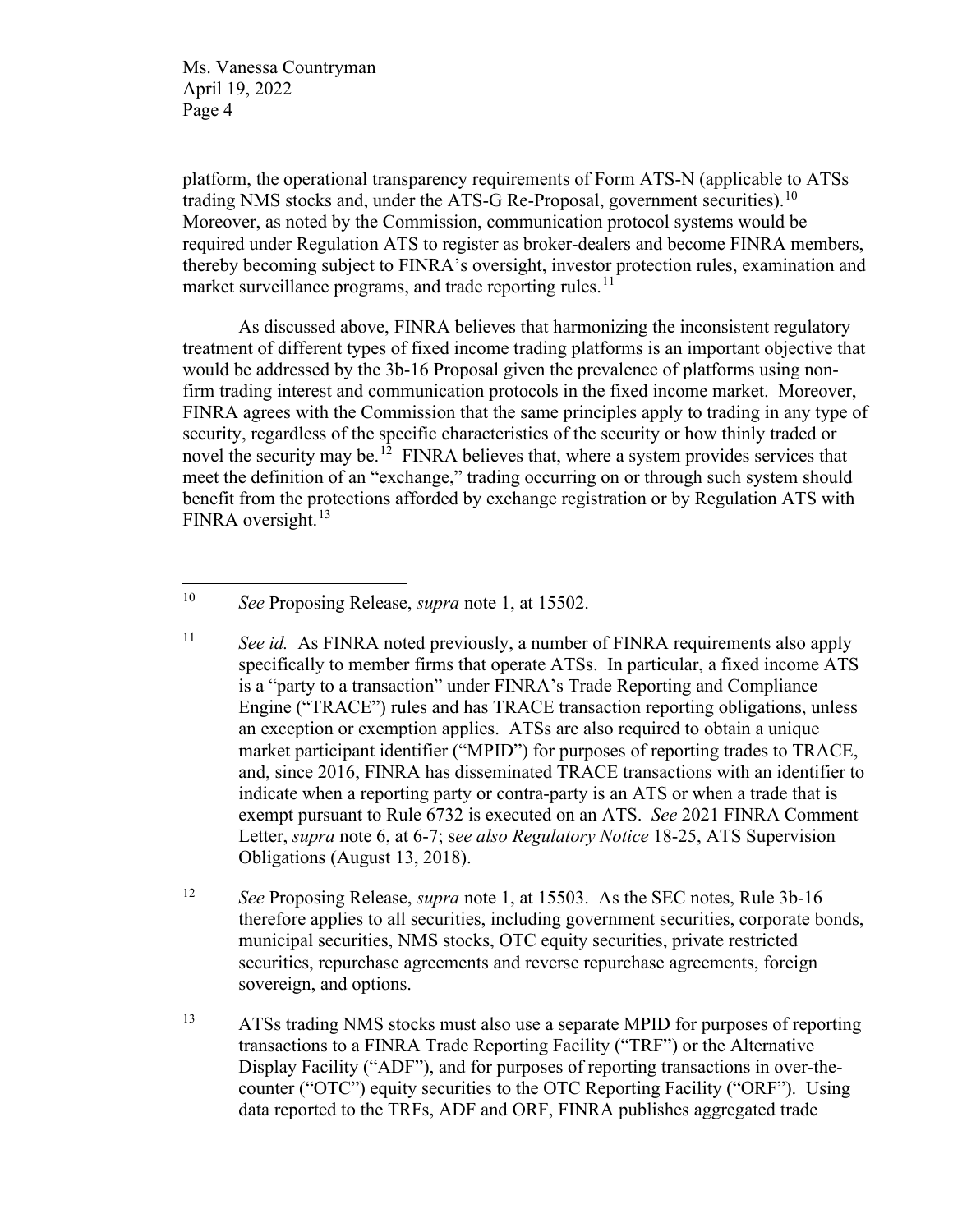Finally, as noted above, the Proposing Release clarifies that systems that passively display trading interest but that do not provide a means for buyers and sellers to contact each other and agree to the terms of the trade, such as bulletin boards, would not be captured by amended Rule 3b-16.[14](#page-4-0) FINRA appreciates this clarification and recommends that the SEC consider further clarifying the circumstances under which a bulletin board would be subject to regulation as a non-ATS broker-dealer, for example by providing updated guidance, with examples, that identifies any determinative factor or mix of factors that require registration as a broker-dealer.<sup>[15](#page-4-1)</sup>

## **II. Support for the ATS-G Re-Proposal**

The ATS-G Re-Proposal would rescind the existing exemption from the requirements of Regulation ATS currently provided in Rule 301(a)(4) for Government Securities ATSs, while also re-proposing, with certain modifications, specified requirements applicable to Government Securities ATSs.<sup>16</sup> For example, in addition to the general Regulation ATS requirements, Government Securities ATSs would be subject to the enhanced disclosure and filing requirements of Rule 304 of Regulation ATS, and Government Securities ATSs with significant volume in U.S. Treasury Securities or Agency Securities would be required to comply with the fair access rule under Regulation ATS and with Regulation SCI. The ATS-G Re-Proposal would also require Government Securities ATSs to file and make public disclosures on Form ATS-N (rather than new Form ATS-G, as originally proposed), and would make several changes to Form ATS-N that would require NMS Stock ATSs to file amendments to their existing disclosures on Form ATS-N.

In the 2021 FINRA Comment Letter, FINRA expressed its strong support for the original ATS-G proposal and its extension of the Regulation ATS regulatory and FINRA membership framework to all Government Securities ATSs, and lauded the improvement in the level of transparency concerning the operations of such platforms that would result.<sup>[17](#page-4-3)</sup> FINRA strongly supports the ATS Re-Proposal, and reiterates and incorporates by reference its comments in the 2021 FINRA Comment Letter. Below FINRA provides

volume and other information about OTC trading in NMS stocks and OTC equity securities on its website.

<span id="page-4-0"></span><sup>14</sup> *See* Proposing Release, *supra* note [1,](#page-0-1) at 15507.

<span id="page-4-1"></span><sup>15</sup> *See* 2021 FINRA Comment Letter, *supra* note [6,](#page-2-4) at 9-10.

<span id="page-4-2"></span><sup>16</sup> *See* Proposing Release, *supra* note [1,](#page-0-1) at 15498.

<span id="page-4-3"></span><sup>17</sup> *See* 2021 FINRA Comment Letter, *supra* note [6,](#page-2-4) at 2-4.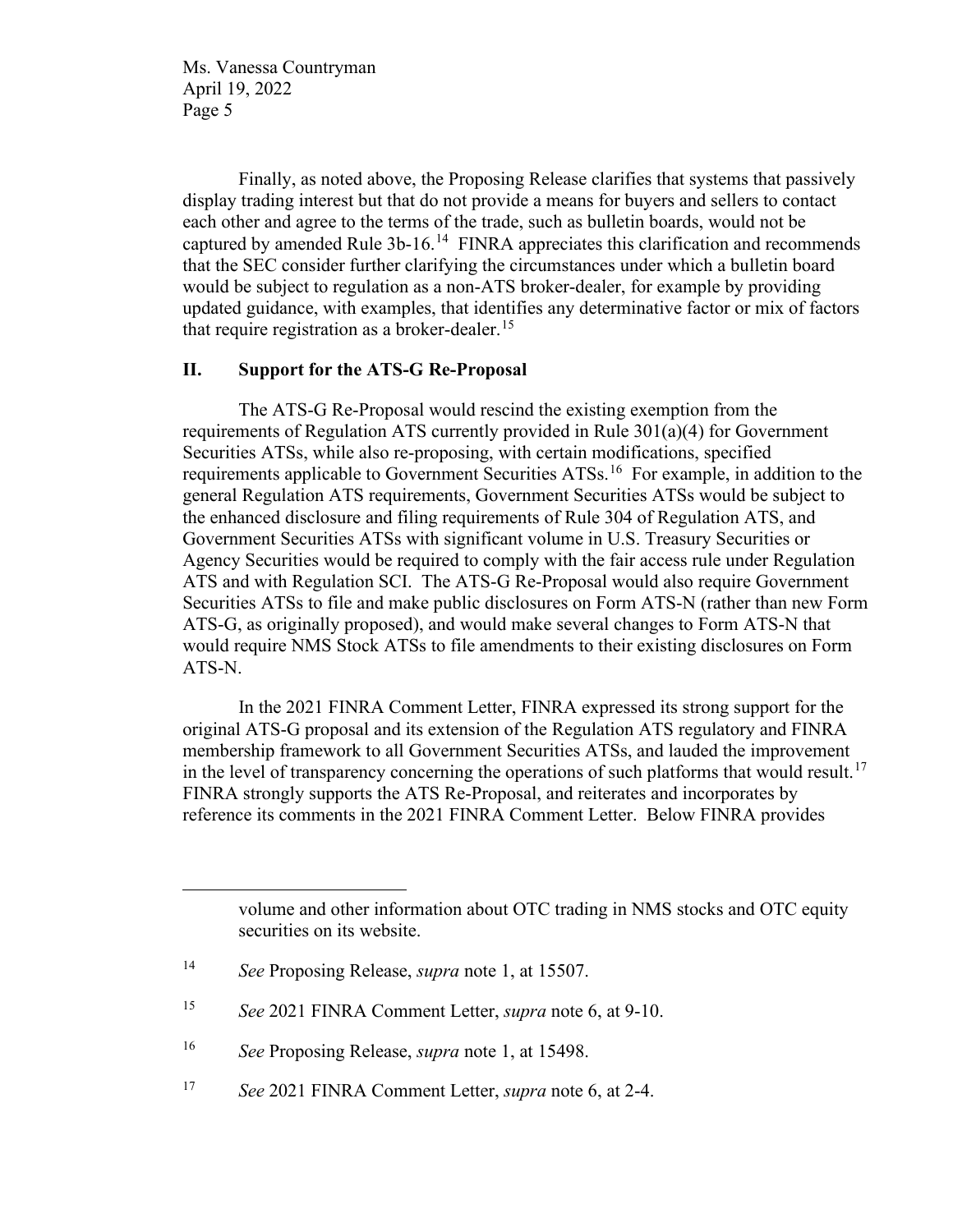specific additional comments on two aspects of the ATS-G Re-Proposal that differ from the original ATS-G proposal.

First, the ATS-G Re-Proposal would amend Rule 301(b)(1) to allow an ATS to register either as a broker-dealer under Exchange Act Section  $15^{18}$  $15^{18}$  $15^{18}$  or a government securities broker or government securities dealer ("GSBD") under Exchange Act Section  $15C(a)(1)(A).$ <sup>19</sup> FINRA agrees with the Commission's proposal to allow Government Securities ATSs to register as GSBDs under Section 15C(a)(1)(A), which requires membership in an  $SRO^{20}$  $SRO^{20}$  $SRO^{20}$  (and, conversely, not to allow registration under Section  $15C(a)(1)(B)$ , which does not require SRO membership).<sup>21</sup> As noted by the Commission in its recent proposal related to the "dealer" definition, government securities currently are not traded on exchanges, and therefore entities trading only government securities must become members of a registered national securities association.<sup>[22](#page-5-4)</sup> FINRA agrees that membership in a registered national securities association is important to provide for effective oversight of such entities, including Government Securities ATSs. Specifically,

<span id="page-5-0"></span><sup>18</sup> With limited exceptions, broker-dealers registered under Section 15 must become members of FINRA. Under Exchange Act Section 15(b)(8), broker-dealers registered under Section 15 are required to become members of a national securities association (of which currently the only one is FINRA). There are two cases where broker-dealers may be exchange-only self-regulatory organization ("SRO") members. First, there is a statutory exception for a broker-dealer that transacts business solely on an exchange of which it is a member. *See* 15 U.S.C. 78o(b). Second, there is a rule-based exemption for firms that carry no customer accounts and conduct limited off-exchange business. *See* 17 C.F.R. 240.15b9-1.

<span id="page-5-1"></span><sup>19</sup> *See* Proposing Release, *supra* note [1,](#page-0-1) at 15518.

<span id="page-5-2"></span><sup>20</sup> *See* Exchange Act Section 15C(e)(1).

<span id="page-5-3"></span><sup>21</sup> *See* Proposing Release, *supra* note [1,](#page-0-1) at 15519.

<span id="page-5-4"></span><sup>22</sup> *See* Securities Exchange Act Release No. 94524 (March 28, 2022), 87 FR 23054 (April 18, 2022) (Further Definition of "As a Part of a Regular Business" in the Definition of Dealer and Government Securities Dealer), at 23060 n.75 ("Section 15C(e)(1) of the Exchange Act requires that a registered government securities broker-dealer, other than certain financial institutions, become a member of a registered national securities exchange or registered national securities association. Because government securities are not traded on registered national securities exchanges, a person that registers as a government securities dealer under Section 15C to trade only government securities would need to become a member of a registered national securities association (FINRA is the only registered national securities association)."). FINRA requests that the Commission make the same clarification in the context of the ATS-G Re-Proposal.